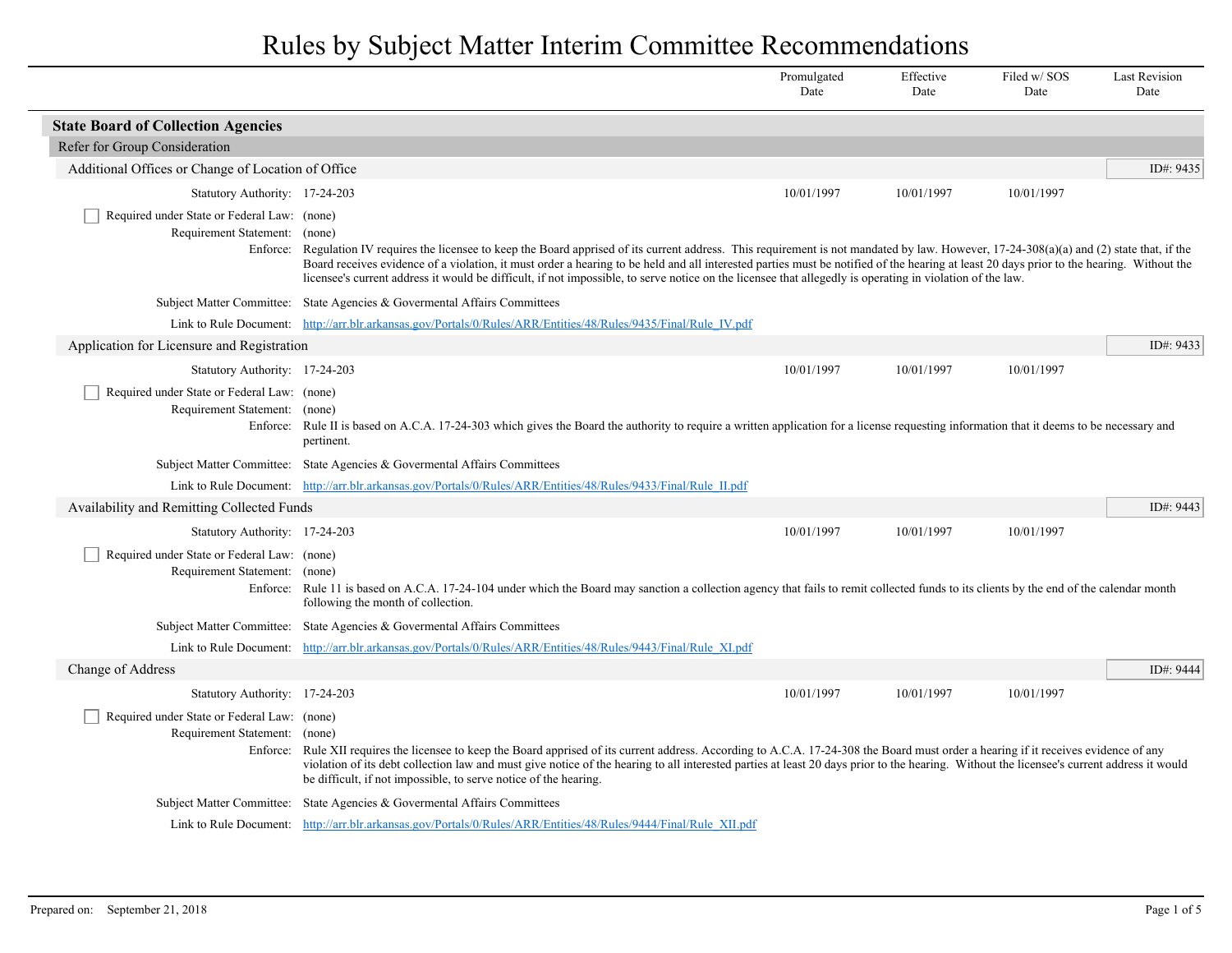|                                                                              |                                                                                                                                                                                                                                                                                                                                                                                                                                                                                                                                                      | Promulgated<br>Date | Effective<br>Date | Filed w/SOS<br>Date | <b>Last Revision</b><br>Date |
|------------------------------------------------------------------------------|------------------------------------------------------------------------------------------------------------------------------------------------------------------------------------------------------------------------------------------------------------------------------------------------------------------------------------------------------------------------------------------------------------------------------------------------------------------------------------------------------------------------------------------------------|---------------------|-------------------|---------------------|------------------------------|
| Change of Ownership                                                          |                                                                                                                                                                                                                                                                                                                                                                                                                                                                                                                                                      |                     |                   |                     | ID#: 9436                    |
| Statutory Authority: 17-24-303                                               |                                                                                                                                                                                                                                                                                                                                                                                                                                                                                                                                                      | 10/01/1997          | 10/01/1997        | 10/01/1997          |                              |
| Required under State or Federal Law: (none)<br>Requirement Statement: (none) | Enforce: Rule V is based on A.C.A. 17-24-302 and 17-24-307(2). A.C.A. 17-24-302 contains the qualifications of and restrictions against license applicants. The Board requires notice of<br>the licensee's change of ownership so that it can ensure that the new owner(s) qualifies for licensure. A.C.A. 17-24-307 lists grounds on which a license can be revoked, suspended<br>or denied one of which is the sale or transfer of ownership of a collection agency when notice is not given to the Board.                                         |                     |                   |                     |                              |
|                                                                              | Subject Matter Committee: State Agencies & Governental Affairs Committees                                                                                                                                                                                                                                                                                                                                                                                                                                                                            |                     |                   |                     |                              |
|                                                                              | Link to Rule Document: http://arr.blr.arkansas.gov/Portals/0/Rules/ARR/Entities/48/Rules/9436/Final/Rule V.pdf                                                                                                                                                                                                                                                                                                                                                                                                                                       |                     |                   |                     |                              |
| Collection/Disbursement of Bond for Failure to Remit Client Funds            |                                                                                                                                                                                                                                                                                                                                                                                                                                                                                                                                                      |                     |                   |                     | ID#: 9452                    |
| Statutory Authority: 17-24-203                                               |                                                                                                                                                                                                                                                                                                                                                                                                                                                                                                                                                      | 10/01/1997          | 10/01/1997        | 10/01/1997          |                              |
| $ \mathbf{v} $ Required under State or Federal Law: A.C.A. 17-24-306         | Requirement Statement: A.C.A. 17-24-306 (d) authorizes the Board to promulgate rules regarding the disbursement of bond funds to claimants including distributing the funds on a pro rata basis or<br>authorizing a surety to deal directly with the claimants.<br>Enforce: Rule XX is based on the required schedule of remitting collected funds as contained in A.C.A. 17-24-104 and the Board's authority given by A.C.A. 17-24-306 to provide for the<br>distribution of a bond's funds in cases in which the funds were not properly remitted. |                     |                   |                     |                              |
|                                                                              | Subject Matter Committee: State Agencies & Governental Affairs Committees                                                                                                                                                                                                                                                                                                                                                                                                                                                                            |                     |                   |                     |                              |
|                                                                              | Link to Rule Document: http://arr.blr.arkansas.gov/Portals/0/Rules/ARR/Entities/48/Rules/9452/Final/Rule XX.pdf                                                                                                                                                                                                                                                                                                                                                                                                                                      |                     |                   |                     |                              |
| Communication by Agency                                                      |                                                                                                                                                                                                                                                                                                                                                                                                                                                                                                                                                      |                     |                   |                     | ID#: 9446                    |
| Statutory Authority: 17-24-203                                               |                                                                                                                                                                                                                                                                                                                                                                                                                                                                                                                                                      | 10/01/1997          | 10/01/1997        | 10/01/1997          |                              |
| Required under State or Federal Law: (none)<br>Requirement Statement: (none) | Enforce: Rule XIV is based on A.C.A. 17-24-506 and 17-24-508 which require a collection agency to give the debtor information about the debt it is attempting to collect and information<br>about the collection agency.                                                                                                                                                                                                                                                                                                                             |                     |                   |                     |                              |
|                                                                              | Subject Matter Committee: State Agencies & Governental Affairs Committees                                                                                                                                                                                                                                                                                                                                                                                                                                                                            |                     |                   |                     |                              |
|                                                                              | Link to Rule Document: http://arr.blr.arkansas.gov/Portals/0/Rules/ARR/Entities/48/Rules/9446/Final/Rule XIV.pdf                                                                                                                                                                                                                                                                                                                                                                                                                                     |                     |                   |                     |                              |
| Disciplinary Action - Grounds                                                |                                                                                                                                                                                                                                                                                                                                                                                                                                                                                                                                                      |                     |                   |                     | ID#: 9448                    |
| Statutory Authority: 17-24-203                                               |                                                                                                                                                                                                                                                                                                                                                                                                                                                                                                                                                      | 10/01/1997          | 10/01/1997        | 10/01/1997          |                              |
| Required under State or Federal Law: (none)<br>Requirement Statement:        | (none)<br>Enforce: Rule XVI is based on A.C.A. 17-24-307 and 17-24-103 which state the grounds for which a license can be revoked, suspended or denied and the amount of fines that can be<br>imposed.                                                                                                                                                                                                                                                                                                                                               |                     |                   |                     |                              |
|                                                                              | Subject Matter Committee: State Agencies & Governental Affairs Committees                                                                                                                                                                                                                                                                                                                                                                                                                                                                            |                     |                   |                     |                              |
|                                                                              | Link to Rule Document: http://arr.blr.arkansas.gov/Portals/0/Rules/ARR/Entities/48/Rules/9448/Final/Rule XVI.pdf                                                                                                                                                                                                                                                                                                                                                                                                                                     |                     |                   |                     |                              |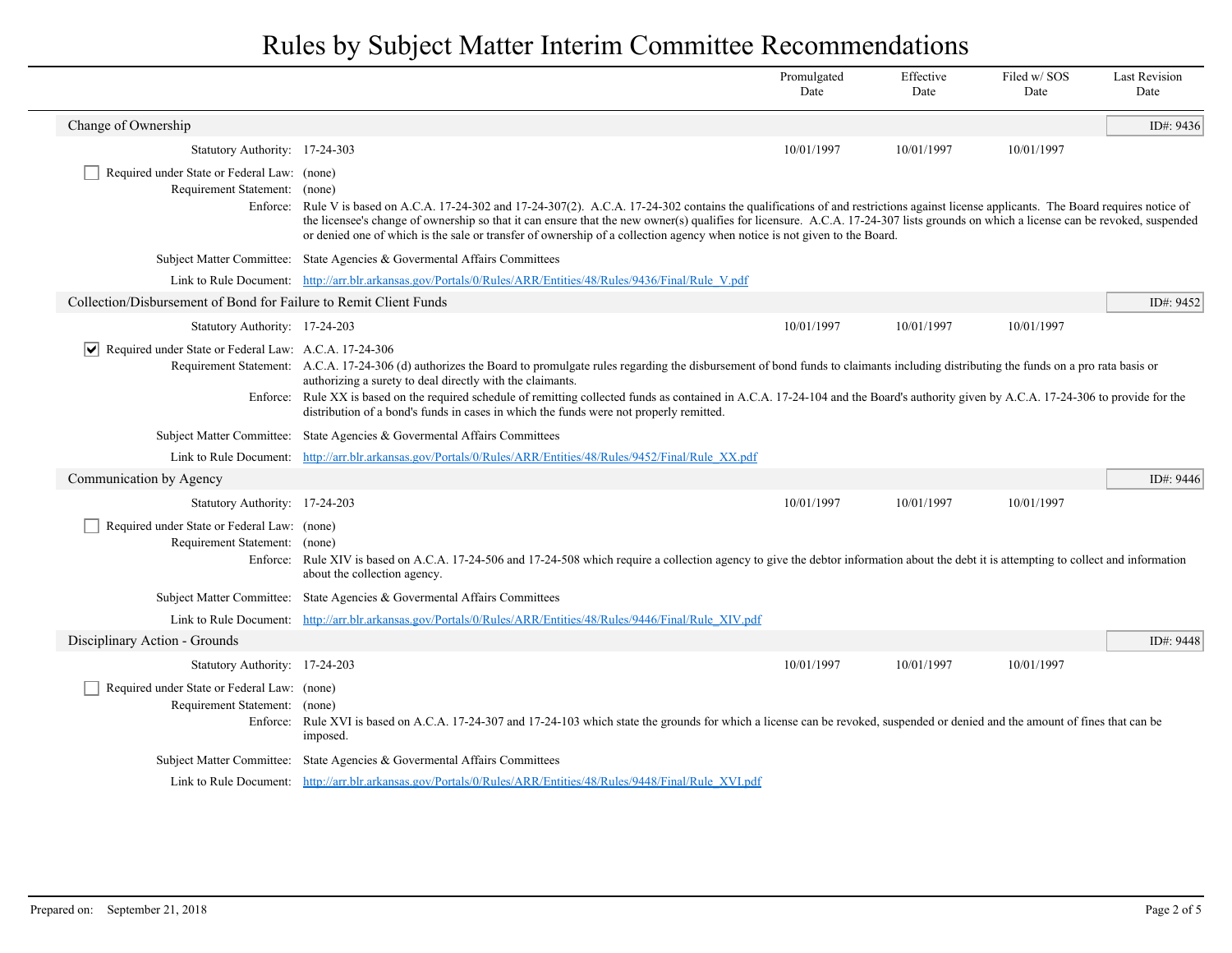|                                                                              |                                                                                                                                                                                                                                                                                                                                                                                                                                                                                                                                                                                          | Promulgated<br>Date | Effective<br>Date | Filed w/SOS<br>Date | <b>Last Revision</b><br>Date |  |
|------------------------------------------------------------------------------|------------------------------------------------------------------------------------------------------------------------------------------------------------------------------------------------------------------------------------------------------------------------------------------------------------------------------------------------------------------------------------------------------------------------------------------------------------------------------------------------------------------------------------------------------------------------------------------|---------------------|-------------------|---------------------|------------------------------|--|
| Display of License                                                           |                                                                                                                                                                                                                                                                                                                                                                                                                                                                                                                                                                                          |                     |                   |                     | ID#: 9439                    |  |
| Statutory Authority: 17-24-203                                               |                                                                                                                                                                                                                                                                                                                                                                                                                                                                                                                                                                                          | 10/01/1997          | 10/01/1997        | 10/01/1997          |                              |  |
| Required under State or Federal Law: (none)<br>Requirement Statement: (none) | Enforce: Rule IX is not based on a statute. It requires a licensee to display its license prominently at its business location so that people will be aware that the licensee's activities are<br>regulated by the Board and that they can contact the Board if they believe that the licensee is violating Arkansas's debt collection law.                                                                                                                                                                                                                                              |                     |                   |                     |                              |  |
|                                                                              | Subject Matter Committee: State Agencies & Governental Affairs Committees                                                                                                                                                                                                                                                                                                                                                                                                                                                                                                                |                     |                   |                     |                              |  |
|                                                                              | Link to Rule Document: http://arr.blr.arkansas.gov/Portals/0/Rules/ARR/Entities/48/Rules/9439/Final/Rule IX.pdf                                                                                                                                                                                                                                                                                                                                                                                                                                                                          |                     |                   |                     |                              |  |
| Display of License                                                           |                                                                                                                                                                                                                                                                                                                                                                                                                                                                                                                                                                                          |                     |                   |                     | ID#: 9441                    |  |
| Statutory Authority: 17-24-203                                               |                                                                                                                                                                                                                                                                                                                                                                                                                                                                                                                                                                                          | 10/01/1997          | 10/01/1997        | 10/01/1997          |                              |  |
| Required under State or Federal Law: (none)<br>Requirement Statement: (none) | Enforce: Rule IX is not based on the Arkansas Code. It requires a licensee to display its license prominently at its business location so that people will be be aware that the licensee's<br>activities are regulated by the Board and that they can contact the Board if they believe that the licensee is violating Arkansas's debt collection law.                                                                                                                                                                                                                                   |                     |                   |                     |                              |  |
|                                                                              | Subject Matter Committee: State Agencies & Governental Affairs Committees                                                                                                                                                                                                                                                                                                                                                                                                                                                                                                                |                     |                   |                     |                              |  |
|                                                                              | Link to Rule Document: http://arr.blr.arkansas.gov/Portals/0/Rules/ARR/Entities/48/Rules/9441/Final/Rule IX.pdf                                                                                                                                                                                                                                                                                                                                                                                                                                                                          |                     |                   |                     |                              |  |
| Doing Business At More Than One Office or Location                           |                                                                                                                                                                                                                                                                                                                                                                                                                                                                                                                                                                                          |                     |                   |                     | ID#: 9434                    |  |
| Statutory Authority: 17-24-203                                               |                                                                                                                                                                                                                                                                                                                                                                                                                                                                                                                                                                                          | 10/01/1997          | 10/01/1997        | 10/01/1997          |                              |  |
| Required under State or Federal Law: (none)<br>Requirement Statement: (none) | Enforce: Rule III is not based on a specific provision of the Arkansas Code. Its requirement that a collection agency that has multiple locations have a license for each location is based on<br>A.C.A. 17-24-306's requirement that collection agencies must post surety bonds to obtain and maintain licenses. If there was only one license for multiple locations and there were<br>violations at all those locations there would be only one surety bond to remedy the violations and a surety might not be willing to disburse one bond to cover violations at multiple<br>sites. |                     |                   |                     |                              |  |
|                                                                              | Subject Matter Committee: State Agencies & Governental Affairs Committees                                                                                                                                                                                                                                                                                                                                                                                                                                                                                                                |                     |                   |                     |                              |  |
|                                                                              | Link to Rule Document: http://arr.blr.arkansas.gov/Portals/0/Rules/ARR/Entities/48/Rules/9434/Final/Rule III.pdf                                                                                                                                                                                                                                                                                                                                                                                                                                                                         |                     |                   |                     |                              |  |
| <b>Granting Variances</b>                                                    |                                                                                                                                                                                                                                                                                                                                                                                                                                                                                                                                                                                          |                     |                   |                     | ID#: 9445                    |  |
| Statutory Authority: 17-24-203                                               |                                                                                                                                                                                                                                                                                                                                                                                                                                                                                                                                                                                          | 10/01/1997          | 10/01/1997        | 10/01/1997          |                              |  |
| Required under State or Federal Law: (none)<br>Requirement Statement:        | (none)<br>Enforce: The basis for Rule XIII (which allows the Board's Executive Director to grant a variance from its Rules) is not contained in the Arkansas Code. Granting a variance is not<br>restrictive. It is an accommodation. It allows the Executive Director to interpret the Board's Rules and issue a letter to a business that believes it is not required to be licensed or to<br>a licensee that believes a particular rule does not apply to it and that asks for written confirmation that the Board agrees with its position(s).                                       |                     |                   |                     |                              |  |
|                                                                              | Subject Matter Committee: State Agencies & Governental Affairs Committees                                                                                                                                                                                                                                                                                                                                                                                                                                                                                                                |                     |                   |                     |                              |  |
|                                                                              | Link to Rule Document: http://arr.blr.arkansas.gov/Portals/0/Rules/ARR/Entities/48/Rules/9445/Final/Rule XIII.pdf                                                                                                                                                                                                                                                                                                                                                                                                                                                                        |                     |                   |                     |                              |  |

 $\overline{\phantom{a}}$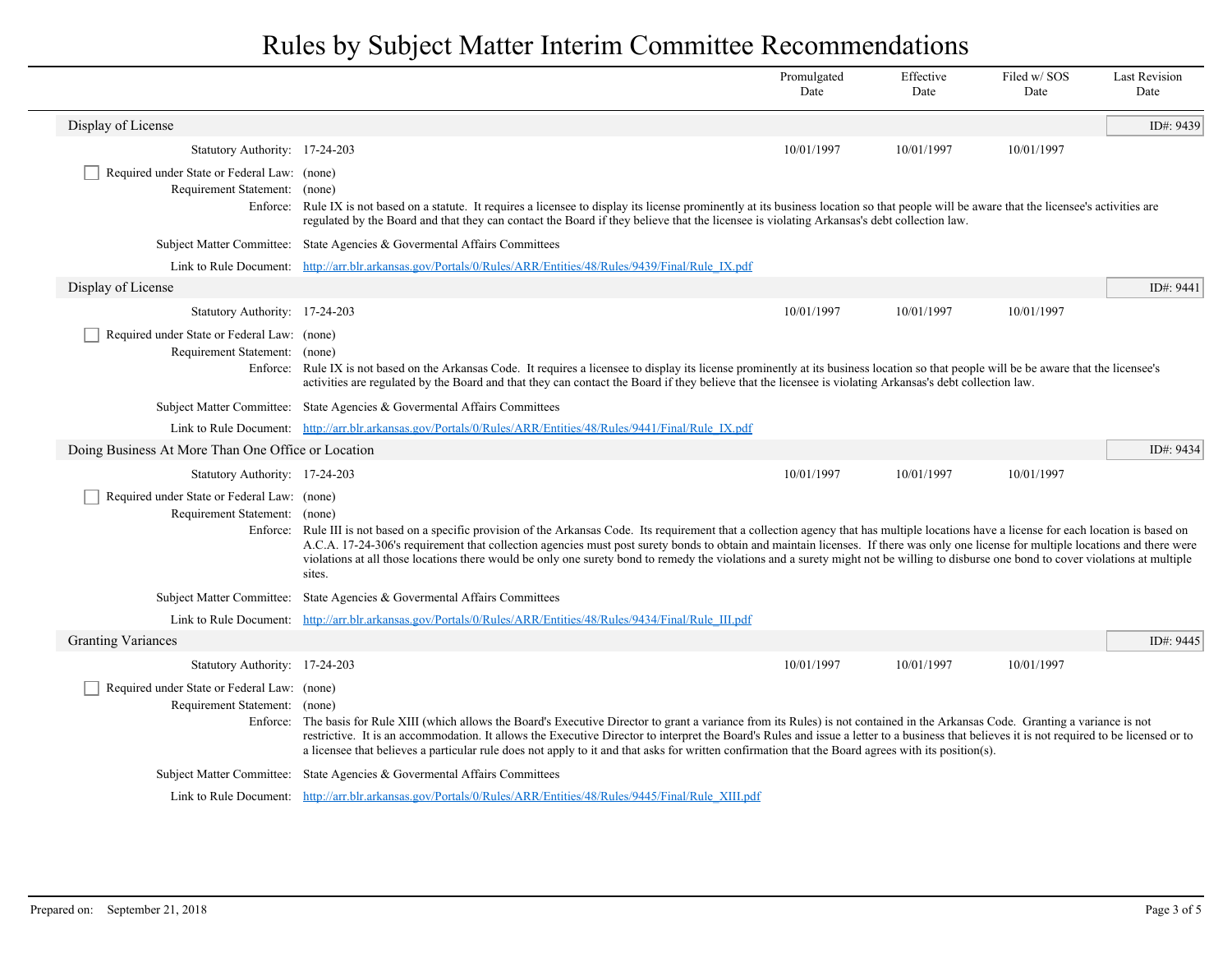|                                                                              |                                                                                                                                                                                                                                                                                                                                                                                                                                                                                                        | Promulgated<br>Date | Effective<br>Date | Filed w/SOS<br>Date | <b>Last Revision</b><br>Date |
|------------------------------------------------------------------------------|--------------------------------------------------------------------------------------------------------------------------------------------------------------------------------------------------------------------------------------------------------------------------------------------------------------------------------------------------------------------------------------------------------------------------------------------------------------------------------------------------------|---------------------|-------------------|---------------------|------------------------------|
| Investigations                                                               |                                                                                                                                                                                                                                                                                                                                                                                                                                                                                                        |                     |                   |                     | ID#: 9451                    |
| Statutory Authority: 17-24-203                                               |                                                                                                                                                                                                                                                                                                                                                                                                                                                                                                        | 10/01/1997          | 10/01/1997        | 10/01/1997          |                              |
| Required under State or Federal Law: (none)<br>Requirement Statement: (none) | Enforce: Rule XIX is based on A.C.A. 17-24-302, -303 and 17-24-307, -308. These address the Board's ability to investigate information contained on license applications, the qualifications<br>of license applicants and the underlying conditions which could allow the Board to revoke, suspend or refuse to issue a license.                                                                                                                                                                       |                     |                   |                     |                              |
|                                                                              | Subject Matter Committee: State Agencies & Governental Affairs Committees                                                                                                                                                                                                                                                                                                                                                                                                                              |                     |                   |                     |                              |
|                                                                              | Link to Rule Document: http://arr.blr.arkansas.gov/Portals/0/Rules/ARR/Entities/48/Rules/9451/Final/Rule XIX.pdf                                                                                                                                                                                                                                                                                                                                                                                       |                     |                   |                     |                              |
| New Hires                                                                    |                                                                                                                                                                                                                                                                                                                                                                                                                                                                                                        |                     |                   |                     | ID#: 9437                    |
| Statutory Authority: 17-24-203                                               |                                                                                                                                                                                                                                                                                                                                                                                                                                                                                                        | 10/01/1997          | 10/01/1997        | 10/01/1997          |                              |
| Required under State or Federal Law: (none)<br>Requirement Statement: (none) | Enforce: Rule VI is based on A.C.A. 17-24-305 (a) which requires a licensee to pay an annual fee for registering each of its employees who solicits and/or attempts to collect debts.                                                                                                                                                                                                                                                                                                                  |                     |                   |                     |                              |
|                                                                              | Subject Matter Committee: State Agencies & Governental Affairs Committees                                                                                                                                                                                                                                                                                                                                                                                                                              |                     |                   |                     |                              |
|                                                                              | Link to Rule Document: http://arr.blr.arkansas.gov/Portals/0/Rules/ARR/Entities/48/Rules/9437/Final/Rule VI.pdf                                                                                                                                                                                                                                                                                                                                                                                        |                     |                   |                     |                              |
| Notice                                                                       |                                                                                                                                                                                                                                                                                                                                                                                                                                                                                                        |                     |                   |                     | ID#: $9449$                  |
| Statutory Authority: 17-24-203                                               |                                                                                                                                                                                                                                                                                                                                                                                                                                                                                                        | 10/01/1997          | 10/01/1997        | 10/01/1997          |                              |
| Required under State or Federal Law: (none)<br>Requirement Statement: (none) | Enforce: Rule XVII gives the Board's street address and mailing address for the purpose of service of process. This rule is not mandated by law.                                                                                                                                                                                                                                                                                                                                                       |                     |                   |                     |                              |
|                                                                              | Subject Matter Committee: State Agencies & Governental Affairs Committees                                                                                                                                                                                                                                                                                                                                                                                                                              |                     |                   |                     |                              |
|                                                                              | Link to Rule Document: http://arr.blr.arkansas.gov/Portals/0/Rules/ARR/Entities/48/Rules/9449/Final/Rule XVII.pdf                                                                                                                                                                                                                                                                                                                                                                                      |                     |                   |                     |                              |
| Recording of Payments                                                        |                                                                                                                                                                                                                                                                                                                                                                                                                                                                                                        |                     |                   |                     | ID#: 9442                    |
| Statutory Authority: 17-24-203                                               |                                                                                                                                                                                                                                                                                                                                                                                                                                                                                                        | 10/01/1997          | 10/01/1997        | 10/01/1997          |                              |
| Required under State or Federal Law: (none)<br>Requirement Statement: (none) | Enforce: Rule X is not based on a provision of the Arkansas Code. Its requirement that a debtor's payment be promptly entered on his/her account protects the debtor's payment history and<br>helps to ensure that the creditor will be paid in a timely manner. Creditors are to be paid in the calendar month following the month in which the money was collected. Not<br>crediting a debtor's payments promptly would allow the collection agency to delay paying its client (i.e., the creditor). |                     |                   |                     |                              |
|                                                                              | Subject Matter Committee: State Agencies & Governental Affairs Committees                                                                                                                                                                                                                                                                                                                                                                                                                              |                     |                   |                     |                              |
|                                                                              | Link to Rule Document: http://arr.blr.arkansas.gov/Portals/0/Rules/ARR/Entities/48/Rules/9442/Final/Rule X.pdf                                                                                                                                                                                                                                                                                                                                                                                         |                     |                   |                     |                              |